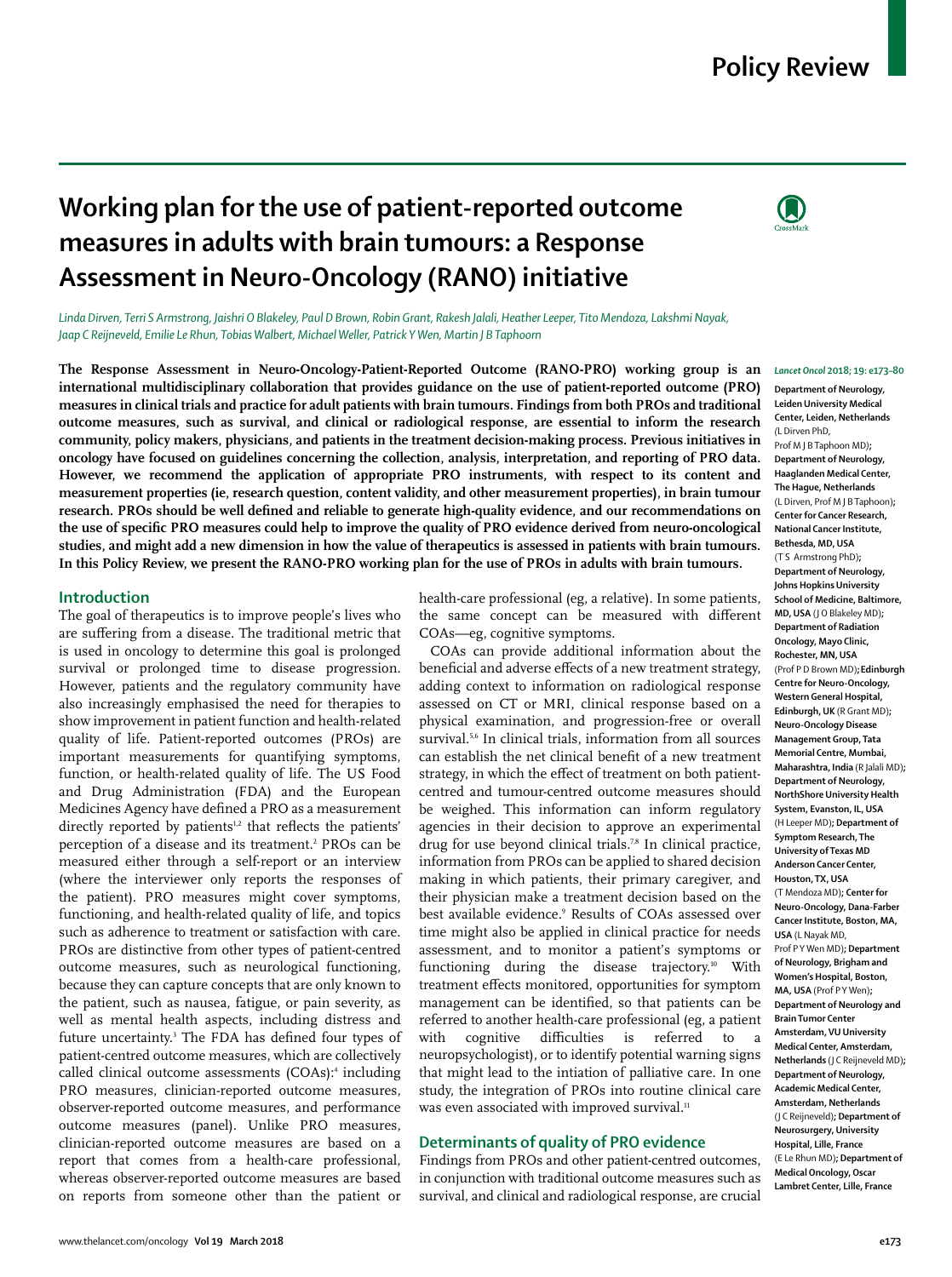## *Panel***: Definition of clinical outcome assessment and each outcome subtype**

### **Clinical outcome assessment (COA)**

A COA is any assessment potentially influenced by human choices, judgment, or motivation. It might support either direct or indirect evidence of treatment benefit. Unlike biomarkers that rely completely on an automated process or algorithm, COAs depend on implementation, interpretation, and reporting from a patient, clinician, or observer.

## **Patient-reported outcome (PRO) measures**

A PRO is a measurement based on a report from the patient (ie, study participant) about the status of the patient's health condition, without amendment or interpretation of the patient's report by a clinician, or anyone else. It can be measured by self-report or interview, provided the interviewer records only the patient's response. Symptoms or other unobservable concepts known only to the patient (eg, pain severity or nausea) can only be measured by PRO measures. PROs assess the patient's perspective on functioning or activities that might also be observable by others.

#### **Clinician-reported outcome (ClinRO) measures**

A ClinRO is based on a report from a trained health-care professional after observation of a patient's health condition. These measures involve a clinical judgment or interpretation of observable signs, behaviours, or other physical manifestations thought to be related to a disease or condition. They cannot directly assess symptoms that are known only to the patient (eg, pain intensity).

### **Observer-reported outcome (ObsRO) measures**

An ObsRO is a measurement based on an observation by someone other than the patient or health-care professional—eg, parent, spouse, or other non-clinical caregiver—who can regularly observe and report on a specific aspect of the patient's health. An ObsRO measure does not include medical judgment or interpretation. For patients unable to respond for themselves (eg, infants or cognitively impaired patients), we encourage observer reports that include only events or behaviours that can be observed—eg, observers cannot validly report an infant's pain intensity (a symptom), but can report infant behaviour thought to be caused by pain (eg, crying).

### **Performance outcome (PerfO) measures**

A PerfO measurement is based on a task performed by a patient according to instructions administered by a health-care professional—eg, gait speed, memory recall, or other cognitive tests. It requires patient cooperation and motivation.

Definitions provided by the Clinical Outcome Assessment Program, US Food and Drug Administration.4

(E Le Rhun)**; Inserm, U-1192, University of Lille, Lille, France** (E Le Rhun)**;Department of Neurology and Neurosurgery, Henry Ford Health System, Detroit, MI, USA** (T Walbert MD)**; and Department of Neurology, University Hospital and University of Zurich, Zurich, Switzerland** (Prof M Weller MD) Correspondence to: Prof Martin | B Taphoorn,

Haaglanden Medical Center, Department of Neurology, PO Box 2191, 2501 VC The Hague, Netherlands **m.taphoorn@haaglandenmc.**

**nl**

to inform the research community, policy makers, physicians, and patients in treatment decision making. Therefore, PROs should be well defined and reliable measurements<sup>12</sup> to be of value and to generate high-quality evidence. For high-quality evidence to be generated, several aspects need to be considered (figure 1). One aspect is that the selection of a PRO for a clinical study should coincide with the research question. PROs can be primary, secondary, or exploratory outcome measures. For example, the primary objective of a study could be to improve symptoms or patient functioning, for which a PRO is suitable; a PRO can also be used as a secondary endpoint to support the clinical benefit of a trial in which survival is the primary endpoint; finally, PRO data can be supportive, to better describe the patients' experience in clinical trials including toxicity and tolerability assessments in dose-finding studies. Therefore, selection of an appropriate PRO measure that reflects the goal of



*Figure 1:* **Aspects relevant for the generation of high-quality PRO evidence** PRO=patient-reported outcome.

the study is required. Moreover, measurement of the intended construct is important, for which different types of PROs are suitable—for example, a specific symptom (eg, fatigue, depression, or anxiety) or multiple symptoms, functioning in daily life, or the perceived health-related quality of life. The study design is another important aspect, with respect to the assessment schedule. If the objective of a study is to assess the immediate toxic effects of a treatment, timing of the measurements should be different from that of a study that assesses the impact of a treatment strategy long-term.13,14 An important consideration then is the timeframe under consideration for the selected PRO—eg, covering the past week or the past month. Some toxicities might not be captured if the time period covered by the PRO measurement is too short or too long. Statistical analysis of PRO data is also a crucial step in generating reliable results.<sup>15</sup> Different analytical approaches could lead to conflicting results. For example, results of a cross-sectional analysis might favour treatment B over treatment A, whereas a longitudinal analysis might not favour either treatment option. Even when appropriate statistical methods have been applied, interpretation of the results is key to draw the correct conclusions. Looking at statistically significant differences only might result in a different conclusion compared with looking at both statistically and clinically relevant differences. Another challenge in data interpretation is when multiple tools are used that measure the same outcome, but the results of each tool are conflicting. A final important aspect is the quality of reporting of the results. Key aspects of the chosen method, statistical approach, results (eg, baseline scores, and description of missing data), and interpretation (eg, clinical significance and generalisability of results) should be reported adequately to facilitate the critical appraisal of study results.<sup>16</sup>

To enhance the generation of high-quality PRO evidence, several efforts in the field of oncology have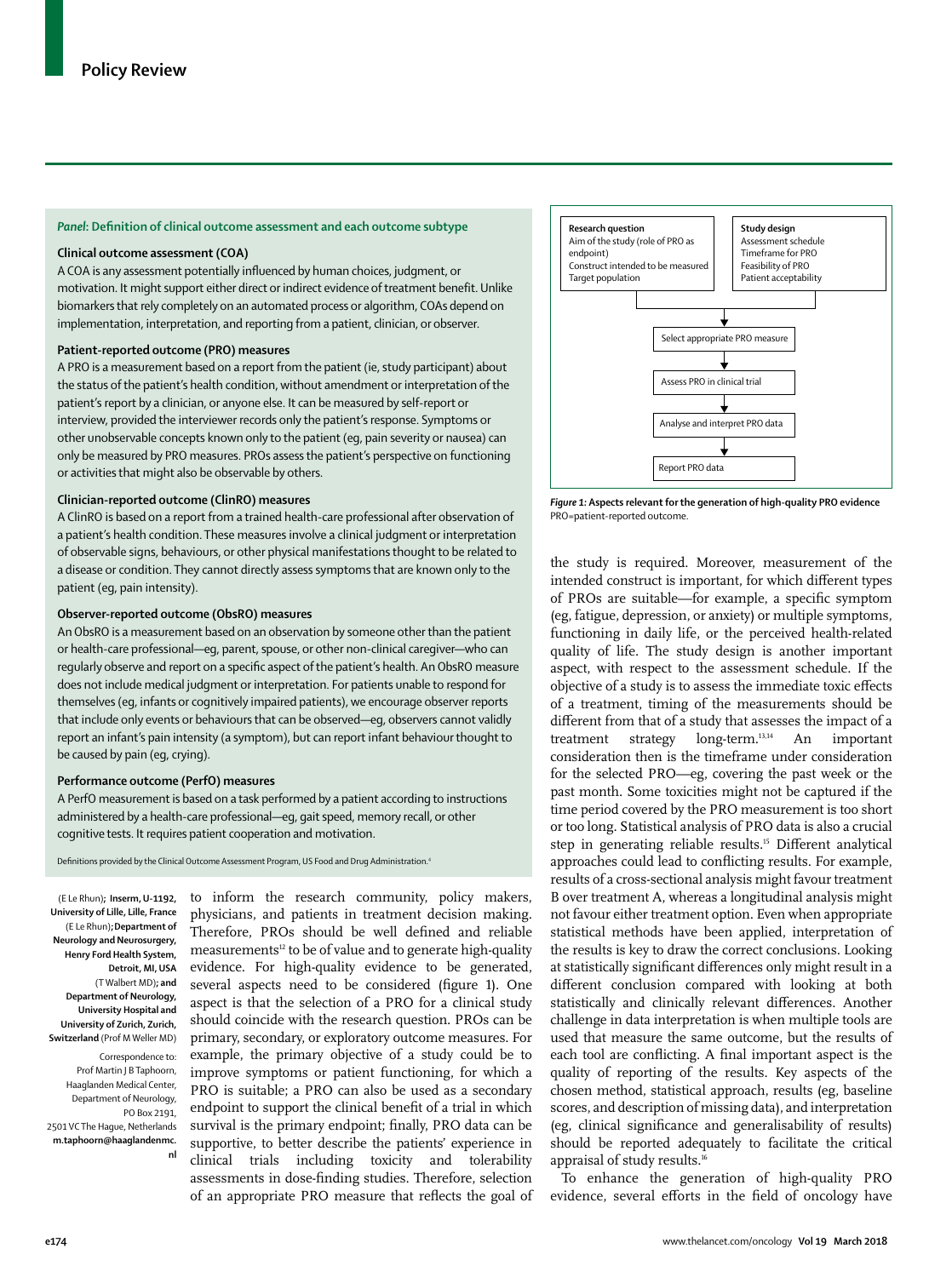been established, some of which are ongoing (table). For example, the Standard Protocol Items: Recommendation for Interventional Trials in Patient Reported Outcomes initiative aims to provide guidance on what specific PRO protocol items should be included in trial protocols.<sup>17</sup> The Setting International Standards in Analyzing Patient-Reported Outcomes and Quality of Life Endpoints Data consortium aims to develop a guideline and best practices for standardising the analysis and interpretation of PRO endpoints in cancer clinical trials.15 Recommendations for the standardisation of the level of PRO reporting were introduced by the International Society for Quality of Life Research, Consolidated Standards of Reporting Trials in Patient Reported Outcomes.18,19 These efforts will result in international standards for the collection, analysis, interpretation, and reporting of PRO data, and will contribute to high-quality PRO evidence. The FDA has also published guidance<sup>7</sup> for industry that describes optimal PRO development, trial design, and analysis of PRO data, which can be specifically used to support oncology labelling claims.7 Although the COnsensusbased Standards for the selection of health Measurement INstruments (COSMIN) initiative developed standards for the assessment of the methodological quality of studies reporting on the measurment properties of health measurement instruments,<sup>20</sup> for many PRO tools this factor has not been investigated properly. However, high-quality PRO tools should be appropriate in terms of content and measurement properties.

# **Use of PROs in patients with brain tumours**

Patients with brain tumours have a different course of disease than other cancer patients because their cancer directly affects their neurological function. Although patients with brain tumours report general cancer-related symptoms, such as fatigue, drowsiness, and constipation, they report disease-specific symptoms such as seizures, motor dysfunction, cognitive deficits, and symptoms caused by elevated intracranial pressure (eg, headaches) more frequently than do patients with cancer not of the CNS.21–28 This difference in symptoms means that PRO instruments for those patients with non-CNS cancer might not be appropriate or sufficient for patients with brain tumours because they might not cover all relevant issues.

Standard treatment of brain tumours might comprise surgery, radiotherapy, or chemotherapy depending on the type and location of the tumour.<sup>29-36</sup> However, new treatment opportunities are being explored, and include targeted treatment and immunotherapy.37–41 Despite large variation in the type and location of a tumour, treatments, and prognosis, all patients with brain tumours might suffer from impaired functioning.

Poor prognosis of patients with glioblastoma, primary CNS lymphoma, or brain metastases means that brain tumours are a good example of a disease in which not only prolonged (progression-free) survival is important, but also maintenance or improvement of patient function during the entire disease trajectory. Therefore, use of patient-centred outcomes has increased in the field of brain cancer research during the past decade. Although patients with low-grade glioma or meningioma might survive for many years, they might have late effects (ie, side-effects that become apparent months or years after treatment has ended) caused by antitumour treatment (eg, radiotherapy), or supportive treatment, such as corticosteroids and antiepileptic drugs. These late effects include fatigue, peripheral neuropathy, muscle weakness, cognitive dysfunction, and radiation-induced secondary malignancies.42–46 These late effects might also affect the patient's functioning in daily life. During the past few years, the focus has shifted towards the assessment of functioning in patients who are long-term cancer survivors.<sup>42,47</sup>

Several PRO measures are available in neuro-oncology to measure the short-term and long-term effects of a tumour and its treatment. These PRO measures might be one dimensional (ie, they only measure one single aspect, such as symptoms of depression or anxiety) or multidimensional (ie, they measure multiple aspects, such as health-related quality of life). Frequently, the MD Anderson Symptom Inventory Brain Tumor Module<sup>48</sup> or Hospital Anxiety and Depression Scale<sup>49</sup> is

|                                                                                                                                                                          | Aim                                                                                                                                                                |
|--------------------------------------------------------------------------------------------------------------------------------------------------------------------------|--------------------------------------------------------------------------------------------------------------------------------------------------------------------|
| Standard Protocol Items: Recommendation for Interventional Trials in Patient-Reported<br>Outcomes (SPIRIT-PRO) <sup>17</sup>                                             | To provide quidance on the specific PRO protocol items that should be included in trial protocols                                                                  |
| Setting International Standards in Analyzing Patient-Reported Outcomes and Quality of Life<br>Endpoints (SISAQOL) <sup>15</sup>                                          | To develop a quideline of best practice for standardising the analysis and interpretation of PROs<br>in cancer clinical trials                                     |
| International Society for Quality of Life Research (ISOOOL); CONsolidated Standards of Reporting<br>Trials in Patient Reported Outcomes (CONSORT-PRO) <sup>18,19</sup>   | To standardise the level of PRO reporting                                                                                                                          |
| COnsensus-based Standards for the selection of health Measurement Instruments (COSMIN) <sup>20</sup>                                                                     | To develop standards for the assessment of method quality in studies about the measurement<br>properties of health measurement instruments, including PRO measures |
| US Food and Drug Administration, Guidance for industry patient-reported outcome measures:<br>use in medical product development to support labelling claims <sup>7</sup> | To provide quidance on the optimal PRO development, trial design, and analysis of PRO data,<br>which can specifically support oncology labelling claims            |
| PRO=patient-reported outcome.                                                                                                                                            |                                                                                                                                                                    |
| Table: Initiatives that aim to standardise practice for PROs in oncology                                                                                                 |                                                                                                                                                                    |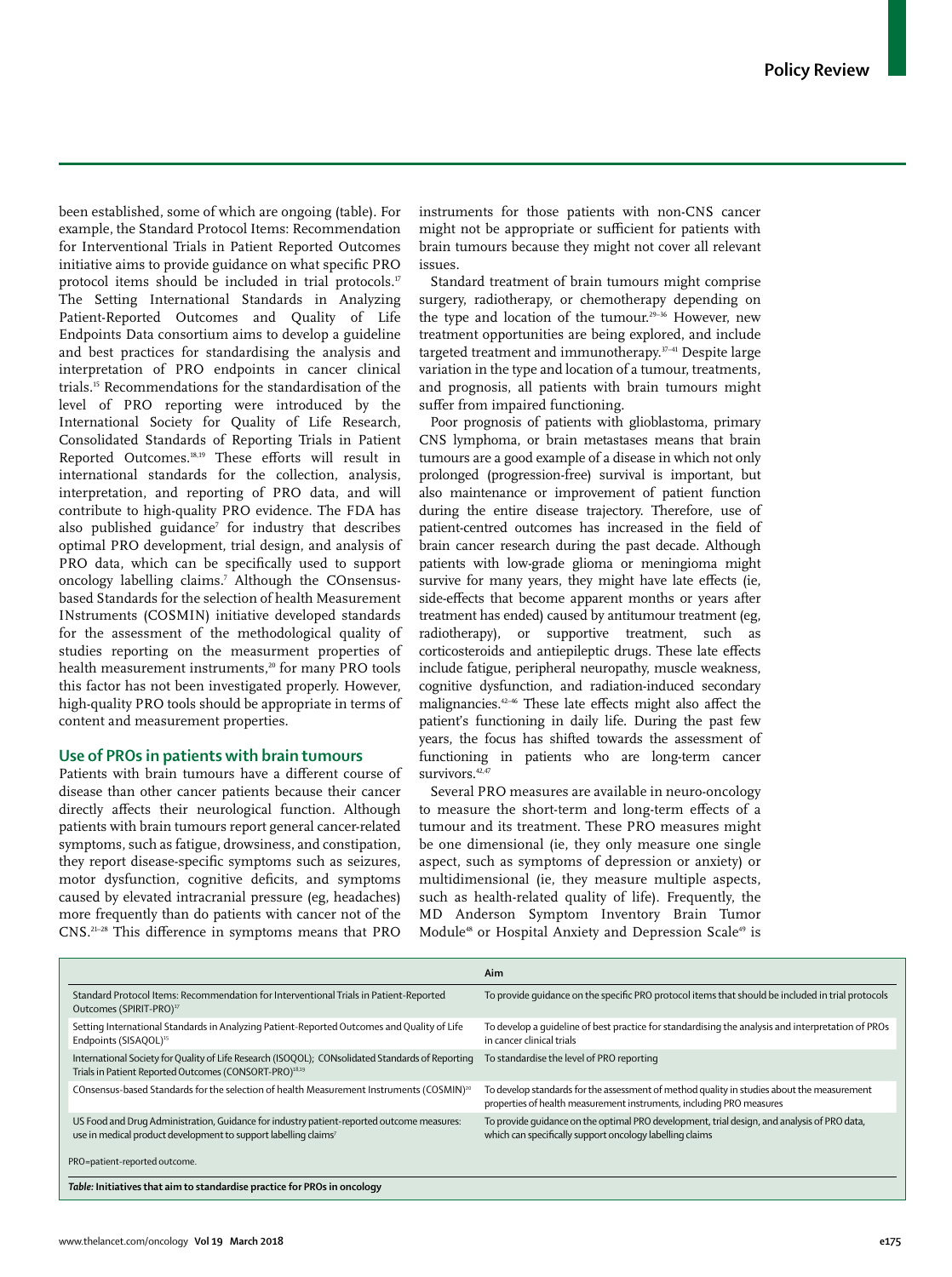used to measure patient-reported symptoms, whereas cognitive complaints can be assessed with the MOS Cognitive Functioning Scale.50 Basic activities of daily living are often measured with the Barthel Index,<sup>51</sup> whereas instrumental activities of daily living (ie, cognitively more complex activities such as food preparation) tend to be measured with the Lawton Instrumental Activities of Daily Living Scale.52 Patients with brain tumours often have cognitive deficits, which makes it more difficult for them to perform instrumental activities of daily living (which are cognitively more complex activities) when compared with basic activities (eg, getting dressed). Health-related quality of life is frequently assessed using the European Organization of Research and Treatment of Cancer (EORTC) Quality of Life Questionnaire C30<sup>53</sup> or the Functional Assessment of Cancer Treatment.<sup>54</sup> These core questionnaires can be supplemented with tumour-specific questionnaires, which are specifically developed for patients with brain  $t$ umours. $55,56$ 

Although particular measures are often used in brain tumour research, not all are specifically developed for or validated in patients with brain tumours (eg, the Barthel Index was originally developed for patients undergoing rehabilitation after a stroke, and the EORTC Quality of Life Questionnaire BN20 was only validated for patients with glioma, not for other types of brain tumour). Additionally, whether or not current PROs have high content validity is unclear—ie, it is uncertain whether the instruments correspond with the construct intended to be measured with respect to relevance and comprehensiveness.20 For example, the EORTC Quality of Life Questionnaire BN20 was developed in 1996 for patients with brain tumours,<sup>13</sup> with a field validation in patients with glioma in 2010.<sup>55</sup> With the introduction of new treatments, such as targeted treatment and immunotherapy, new toxicities have arisen (eg, eye and skin problems).39,40 The Quality of Life Questionnaire BN20 insufficiently covers domains that are affected by current and new treatment options, as well as issues such as behavioural and personality changes, warranting a revision of this questionnaire. Moreover, most PRO tools are questionnaires consisting of a fixed set of items. However, such questionnaires might not meet the demands of academic researchers and industry because they might fail to detect important and new adverse events that are associated with new treatments. Therefore, a more flexible approach, in which a standard set of items could be complemented with validated scales, might be a solution to this problem.<sup>57</sup>

## **Response Assessment in Neuro-Oncology-PRO initiative**

The Response Assessment in Neuro-Oncology (RANO)- PRO working group is a multidisciplinary collaboration that aims to provide international guidance on the use of PRO measures in clinical trials and clinical practice for adult patients with brain tumours. The group comprises key physicians and researchers in the field of neuro-oncology, and liaises with other RANO working groups to ensure implementation of appropriate PRO measures that are in accordance with other RANO guidelines in future brain tumour research. Initiatives such as the Standard Protocol Items: Recommendation for Interventional Trials in Patient-Reported Outcomes (SPIRIT-PRO), Setting International Standards in Analyzing Patient-Reported Outcomes and Quality of Life Endpoints (SISAQOL), and CONsolidated Standards of Reporting Trials in Patient Reported Outcomes (CONSORT-PRO; table) result in international standards for the collection, analysis, interpretation, and reporting of PRO data, enhancing the quality of PRO evidence, which is applicable to the whole field of oncology, including neuro-oncology. However, PRO instruments should be of high quality both in terms of relevance (content validity) for patients with brain tumours, and other measurement properties. In conjunction, these different initiatives might help to improve PRO evidence derived from neuro-oncological studies.

Since no extensive review has been done in this setting before, the PRO measures that have been used in brain tumour research until now are not well known, and it is unknown whether these measures exhibit good measurement properties, or whether they show relevance and comprehensiveness that are specific for patients with brain tumours. Additionally, more guidance is needed on the selection and collection of PROs for each specific study design. Recommendations to enhance several of these problems within the field of neurooncology have been previously propagated by the Jumpstarting Brain Tumor Drug Development Coalition and FDA clinical trials clinical outcome assessment endpoints workshop.<sup>12</sup> Outcomes from this workshop included identification of priority signs and symptoms,<sup>58</sup> review of COA properties,<sup>59</sup> and consideration for trial design with COAs.<sup>60</sup> This work could serve as a starting point for further guidelines in neuro-oncology. Moreover, from a regulatory perspective, high-quality PROs in neuro-oncological clinical trials can provide important information for the assessment of benefits and risks of a new treatment, and regulators therefore promote an approach to assess or develop appropriate tools.<sup>8</sup> The position of the FDA on the use of COAs in clinical trials is outlined in the report published in 2016,<sup>8</sup> including the improvement in how patients function, feel, or survive, which are necessary factors for a product's approval. The recommendations of the FDA encourage disease-related function and symptom measures, consideration of the impact of therapeutic toxicity, and the use of COAs early on in the drug development process.

The goal of the RANO-PRO initiative is to provide guidance on the use of patient-reported outcomes that are specific to neuro-oncology. This initiative will also result in suggestions for the revision of existing PRO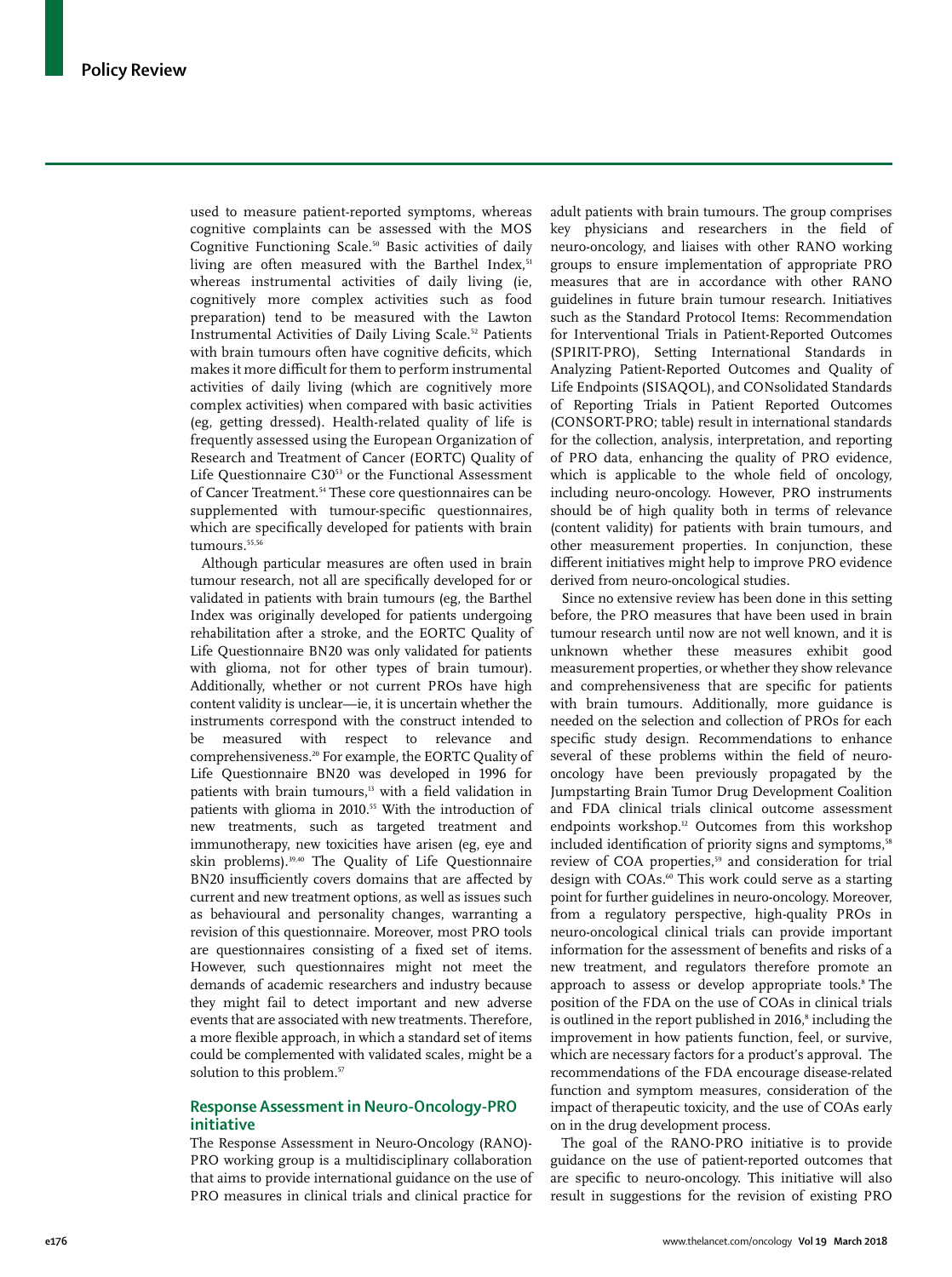measures in neuro-oncology and the development of new PRO measures where appropriate.

# **RANO-PRO working plan**

To achieve the aim proposed by the RANO-PRO working group, a working plan has been set up (figure 2). The first step would be to provide an overview of the guidelines of previous initiatives on the collection, analysis, interpretation, and reporting of PRO data, which are also applicable to the field of neuro-oncology. Gaps should be identified and completed with expert opinion from members of the working group, taking into account the recommendations that resulted from the Jumpstarting Brain Tumor Drug Development Coalition and the FDA clinical trials clinical outcome assessment endpoints workshop.12 Recommendations might include information about the selection and collection (including feasibility and patient acceptability) of PROs, with respect to the research question and study design. Other RANO working groups (eg, RANO epilepsy, RANO Neurologic Assessment in Neuro-Oncology, RANO brain metastases, and RANO corticosteroids) will be consulted in the process to ensure that their specific needs are met with respect to the incorporation of PROs.

The second step would be to identify what PRO measures have been applied in brain tumour studies so far. As mentioned, several PRO measures are already used frequently (eg, MD Anderson Symptom Inventory Brain Tumor Module, Functional Assessment of Cancer Treatment-Br, EORTC Quality of Life Questionnaire C30 and BN20, and the Barthel Index), but other instruments that are both relevant and of high methodological quality might exist and should be included. Therefore, a systematic literature review following PRISMA guidelines will be done to identify all PRO measures used in studies of patients with brain tumours.<sup>61</sup> The review completed during the second step will focus on all types of studies (ie, randomised controlled trials, phase 1 and 2 trials, natural history studies, symptom management studies, and studies describing PROs in daily clinical practice) in which a PRO instrument assesses symptoms, patient function, or health-related quality of life in patients with glioma, primary CNS lymphoma, meningioma, or brain metastases.

The third step would be to establish the content validity of the existing PRO measures identified in the second step. Are all important aspects of functioning and health for patients with brain tumours covered by these instruments? In other words, is a PRO available for each relevant aspect? The assessment of the coverage of each PRO instrument is also important to consider. Do the items in a specific PRO cover the domains that it is intended to measure, such as fatigue (one-dimensional) or health-related quality of life (multidimensional)? This information would facilitate the choice for a specific PRO instrument. To establish the content validity of the existing PRO measures, we will use the framework of the



*Figure 2:* **Schematic representation of the Response Assessment in Neuro-Oncology-Patient-Reported Outcome working plan** PRO=patient-reported outcome. PRISMA=Preferred Reporting Items for Systematic Reviews and Meta-Analyses. WHO ICF=WHO International Classification of Functioning, Disability and Health. COSMIN=COnsensus-based Standards for the Selection of Health Measurement Instruments.

WHO International Classification of Functioning, Disability and Health (ICF).<sup>62</sup> This framework refers to a patient's functioning at three distinct levels. The most basic level is a patient's impairment in body function, such as muscle weakness. Assessment of these impairments can be done with PRO measures, such as a symptom questionnaire, but also with clinician-reported outcome measures such as a neurological examination. The second level of functioning refers to the consequences of the patient's impairment in their daily activities. For example, a patient with muscle weakness is not able to walk around or drive a car. PRO instruments assessing (instrumental) activities of daily living can measure these activity limitations. The highest level of functioning, so-called participation restrictions, reflects the way the dysfunction affects the patient's wellbeing and social interaction. For example, a patient with muscle weakness who is unable to walk or drive a car might be less likely to visit friends or family. Health-related quality of life measures usually include domains reflecting these participation restrictions. Nevertheless, since the ICF classification system is extensive, the aspects of functioning most relevant for patients with brain tumours (of different types) would need to be determined. To detect these most important aspects, we aim to do an international survey in patients with brain tumours, their informal caregivers, and experts in the field of neuro-oncology to further refine the list of most relevant disease-related symptoms for assessment in clinical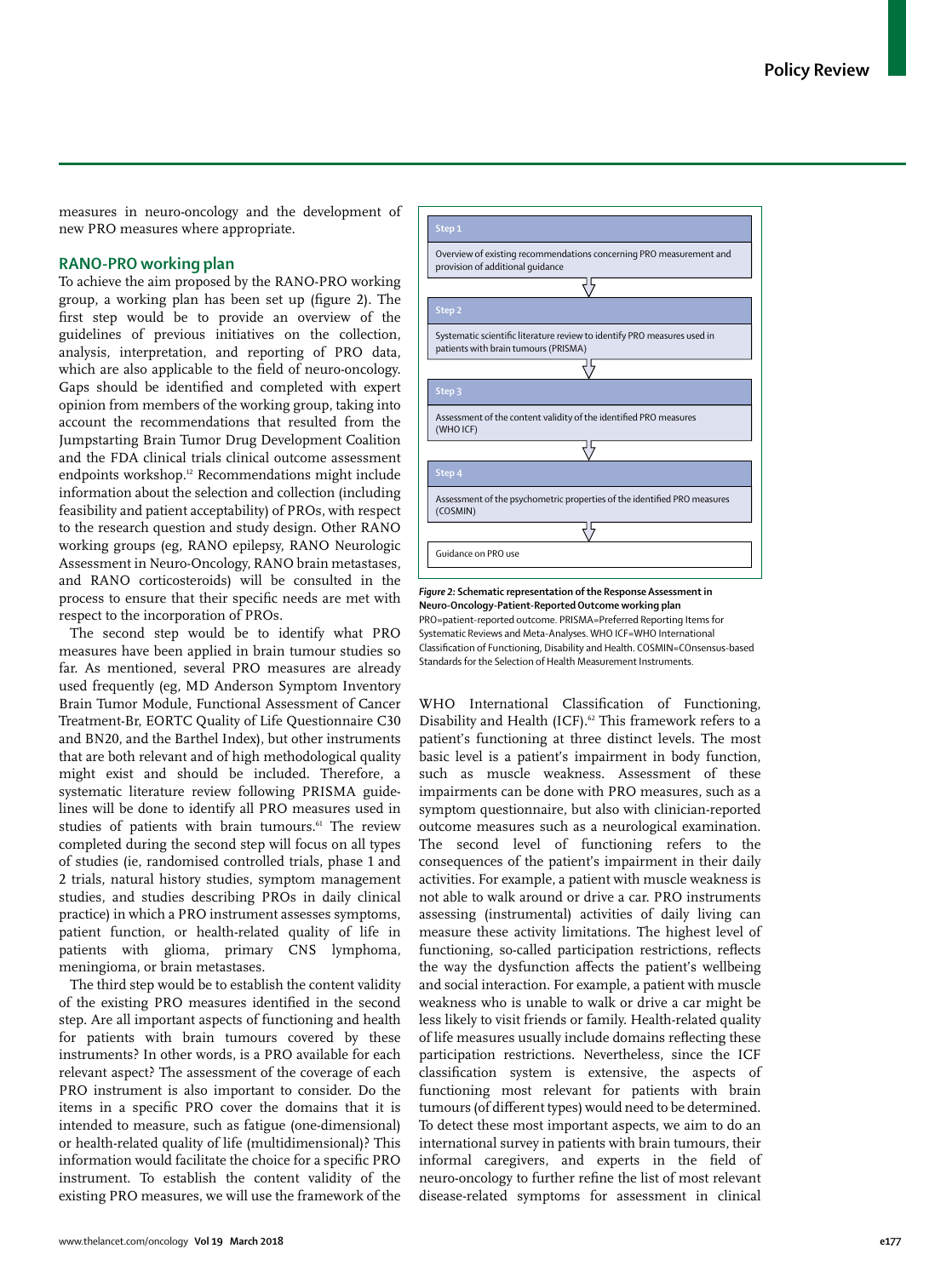#### **Search strategy and selection criteria**

We did not do a formal literature search for this Policy Review, and as such no specific language and date parameters were used. Papers were included at our discretion and through a manual search of the authors' own files.

trials on a global scale (as measured in the online survey of the Jumpstarting Brain Tumor Drug Development Coalition done in the USA).<sup>12</sup> On the basis of these results, we will be able to investigate whether or not current PRO instruments cover all aspects that are relevant to patients with brain tumours. For relevant aspects not covered in existing PRO measures, we might consider the revision of particular instruments or the development of new PRO measures.

The fourth step is to identify the psychometric properties of the identified PRO measures. How valid and reliable are these instruments for patients with brain tumours? To judge the methodological quality of studies on the measurement properties of PRO instruments, the COSMIN criteria will be applied. The COSMIN taxonomy distinguishes three quality domains: reliability, validity, and responsiveness, each of which include one or more measurement properties.20 Reliability refers to the degree in which the measurement is without measurement error, whereas validity refers to the degree in which an instrument truly measures the construct intended to measure. Responsiveness refers to the ability of an instrument to detect (clinically relevant) changes over time.<sup>20</sup> However, PRO measures that do not meet the standard as set by the COSMIN criteria might still be important and relevant. For example, a measure that has not yet been validated in patients with brain tumours and does not meet the requirements for satisfactory measurement properties, might be assessed in a field validation study to meet these standards instead.

#### **Conclusion**

The objective of the RANO-PRO initiative is to provide guidance on the use of PRO measures in clinical studies and clinical practice for adult patients with brain tumours. In conjunction with guidelines on the collection, analysis, interpretation, and reporting of PRO data, this guidance might help to improve the PRO evidence derived from neuro-oncological studies, which might subsequently inform the research community, policy makers, physicians, and patients in the treatment decision-making process.

#### **Contributors**

All authors contributed to the design and concept of this Policy Review. LD and MJBT prepared a first draft. All authors revised the report for intellectual content. All authors approved the final submitted version.

#### **Declaration of interests**

JOB reports personal fees from Abbvie, and grants from GlaxoSmithKline, Sanofi, and Lily, outside the submitted work. TM reports personal fees from Amgen and Incyte outside the submitted work. LN reports personal fees from Bristol-Myers Squibb outside the submitted work. JCR reports non-financial support from Roche Netherlands BV outside the submitted work. ELR reports grants and personal fees from Mundipharma, grants from Amgen, and personal fees from Novartis, outside the submitted work. TW reports personal fees from NovoCure and AbbVie outside the submitted work. MW reports grants from Roche, OGD Pharma, Piqur, Acceleron, Actelion, and Bayer, grants and personal fees from MSD (Merck & Co), EMD (Merck Darmstadt), Abbvie, and Novocure, and personal fees from Mundipharma, Bristol-Myers Squibb, Celldex, and Tocagen, outside the submitted work. PYW reports grants, personal fees, and non-financial support from Agios and Novartis, grants and non-financial support from Merck, personal fees and non-financial support from AstraZeneca, Genentech–Roche, Vascular Biogenics, and Novogen, personal fees from Cavion, Insys, Monteris, Kadmon, Tocagen, Aurora Biopharma, and Ziopharm, and non-financial support from Angiochem, GlaxoSmithKline, Immunocellular Therapeutics, Karyopharm, Oncoceutics, Sanofi-Aventis, and VBI Vaccines outside the submitted work. MJBT reports personal fees from Hoffmann–La Roche outside the submitted work. All other authors declare no competing interests.

#### **References**

- 1 US Food and Drug Administration. Patient-reported outcome measures: use in medical product development to support labeling claims. Silver Spring, MD: US Department of Health and Human Services Food and Drug Administration, 2009. https://www.fda. gov/downloads/drugs/guidances/ucm193282.pdf (accessed May 1, 2017).
- 2 European Medicines Agency. Appendix 2 to the guideline on the evaluation of anticancer medicinal products in man: the use of patient-reported outcome (PRO) measures in oncology studies. London: European Medicines Agency, 2016. http://www.ema. europa.eu/docs/en\_GB/document\_library/Other/2016/04/ WC500205159.pdf (accessed May 1, 2017).
- 3 US Food and Drug Administration. Drug development tools qualification programs. https://www.fda.gov/drugs/ developmentapprovalprocess/drugdevelopmenttools qualificationprogram/ucm370262.htm (accessed May 1, 2017).
- US Food and Drug Administration. Clinical outcome assessment qualification program. https://www.fda.gov/Drugs/ DevelopmentApprovalProcess/DrugDevelopmentToolsQualification Program/ucm284077.htm (accessed May 1, 2017).
- 5 Armstrong TS, Gilbert MR. Net clinical benefit: functional endpoints in brain tumor clinical trials. *Curr Oncol Rep* 2007; **9:** 60–65.
- 6 Patient-Centered Outcomes Research Institute. Patient-centered outcomes research definition. Response to public input. Consensus definition as of Feb 15, 2012. Washington DC: Patient-Centered Outcomes Research Institute, 2012. http://www.pcori.org/assets/ PCOR-Definition-Revised-Draft-and-Responses-to-Input.pdf (accessed May 1, 2017).
- US FDA Center for Drug Evaluation and Research, US FDA Center for Biologics Evaluation and Research, US FDA Center for Devices and Radiological Health. Guidance for industry: patient-reported outcome measures: use in medical product development to support labeling claims: draft guidance. *Health Qual Life Outcomes* 2006; **4**: 79.
- 8 Sul J, Kluetz PG, Papadopoulos EJ, Keegan P. Clinical outcome assessments in neuro-oncology: a regulatory perspective. *Neurooncol Pract* 2016; **3:** 4–9.
- Dirven L, Koekkoek JAF, Reijneveld JC, Taphoorn MJB. Health-related quality of life in brain tumor patients: as an endpoint in clinical trials and its value in clinical care. *Expert Rev Qual Life Cancer Care* 2016; **1:** 37–44.
- 10 Jensen RE, Rothrock NE, DeWitt EM, et al. The role of technical advances in the adoption and integration of patient-reported outcomes in clinical care. *Med Care* 2015; **53:** 153–59.
- 11 Basch E, Deal AM, Dueck AC, et al. Overall survival results of a trial assessing patient-reported outcomes for symptom monitoring during routine cancer treatment. *JAMA* 2017; **18:** 197–98.
- 12 Helfer JL, Wen PY, Blakeley J, Gilbert MR, Armstrong TS. Report of the Jumpstarting Brain Tumor Drug Development Coalition and FDA clinical trials clinical outcome assessment endpoints workshop (Oct 15, 2014, Bethesda MD). *Neuro Oncol* 2016; **18** (suppl 2)**:** ii26–36.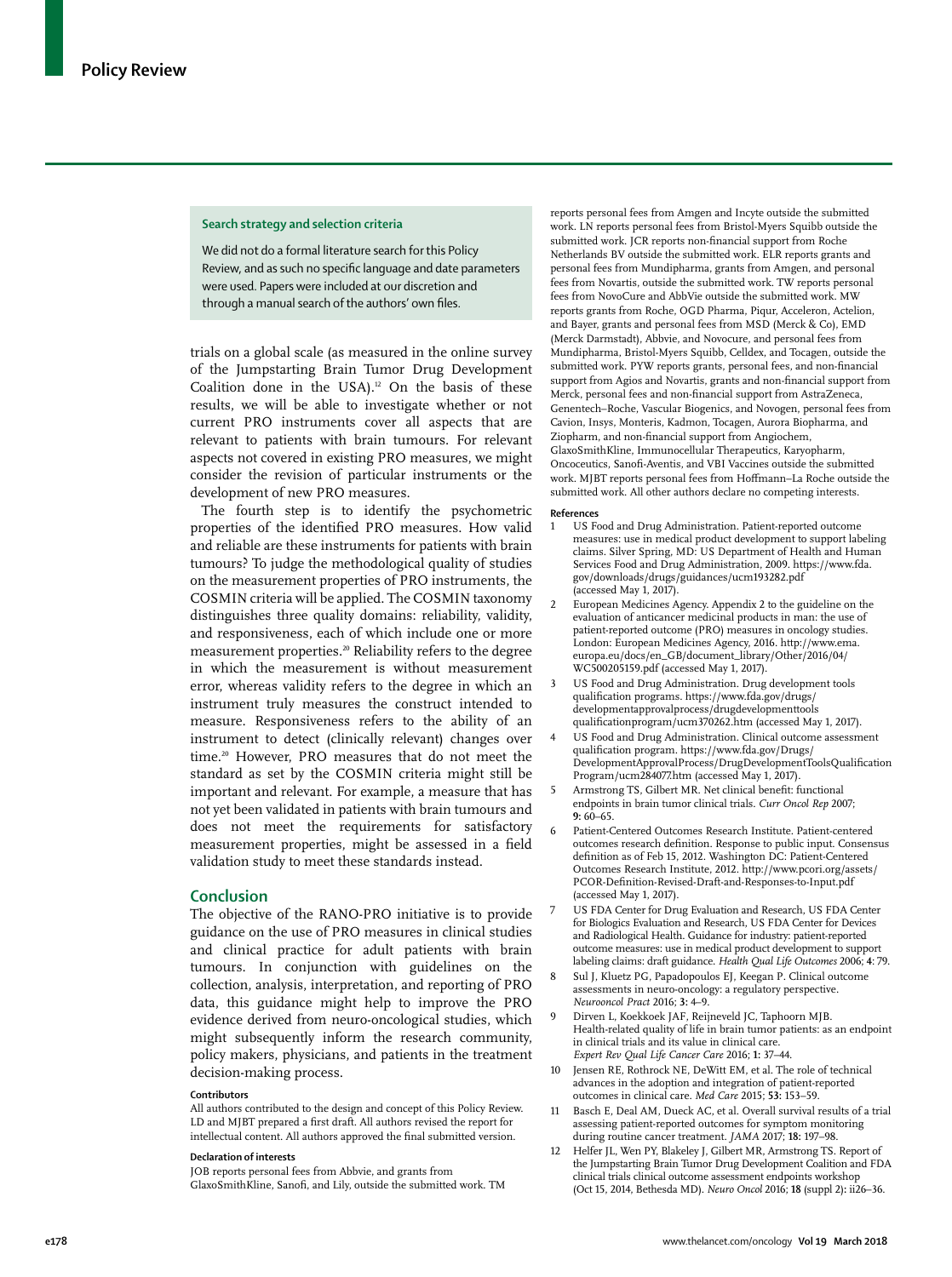- 13 Osoba D. Rationale for the timing of health-related quality-of-life (HQL) assessments in oncological palliative therapy. *Cancer Treat Rev* 1996; **22** (suppl A)**:** 69–73.
- 14 Osoba D. What has been learned from measuring health-related quality of life in clinical oncology. *Eur J Cancer* 1999; **35:** 1565–70.
- 15 Bottomley A, Pe M, Sloan J, et al. Analysing data from patient-reported outcome and quality of life endpoints for cancer clinical trials: a start in setting international standards. *Lancet Oncol* 2016; **17:** e510–14.
- 16 Calvert M, Brundage M, Jacobsen PB, Schunemann HJ, Efficace F. The CONSORT Patient-Reported Outcome (PRO) extension: implications for clinical trials and practice. *Health Qual Life Outcomes* 2013; **11:** 184.
- 17 Kyte D, Duffy H, Fletcher B, et al. Systematic evaluation of the patient-reported outcome (PRO) content of clinical trial protocols. *PloS One* 2014; **9:** e110229.
- 18 Brundage M, Blazeby J, Revicki D, et al. Patient-reported outcomes in randomized clinical trials: development of ISOQOL reporting standards. *Qual Life Res* 2013; **22:** 1161–75.
- 19 Calvert M, Blazeby J, Altman DG, Revicki DA, Moher D, Brundage MD. Reporting of patient-reported outcomes in randomized trials: the CONSORT PRO extension. *JAMA* 2013; **309:** 814–22.
- 20 Mokkink LB, Terwee CB, Patrick DL, et al. The COSMIN study reached international consensus on taxonomy, terminology, and definitions of measurement properties for health-related patient-reported outcomes. *J Clin Epidemiol* 2010; **63:** 737–45.
- 21 Armstrong TS, Cohen MZ, Eriksen LR, Hickey JV. Symptom clusters in oncology patients and implications for symptom research in people with primary brain tumors. *J Nurs Scholarsh* 2004; **36:** 197–206.
- 22 Sizoo EM, Braam L, Postma TJ, et al. Symptoms and problems in the end-of-life phase of high-grade glioma patients. *Neuro Oncol* 2010; **12:** 1162–66.
- 23 Taphoorn MJ, Klein M. Cognitive deficits in adult patients with brain tumours. *Lancet Neurol* 2004; **3:** 159–68.
- van Breemen MS, Wilms EB, Vecht CJ. Epilepsy in patients with brain tumours: epidemiology, mechanisms, and management. *Lancet Neurol* 2007; **6**: 421–30.
- 25 Buckner JC, Brown PD, O'Neill BP, Meyer FB, Wetmore CJ, Uhm JH. Central nervous system tumors. *Mayo Clin Proc* 2007; **82:** 1271–86.
- 26 Portenoy RK, Thaler HT, Kornblith AB, et al. Symptom prevalence, characteristics and distress in a cancer population. *Qual Life Res* 1994; **3:** 183–89.
- 27 Reeve BB, Mitchell SA, Dueck AC, et al. Recommended patient-reported core set of symptoms to measure in adult cancer treatment trials. *J Natl Cancer Inst* 2014; 106.
- 28 Rouse C, Gittleman H, Ostrom QT, Kruchko C, Barnholtz-Sloan JS. Years of potential life lost for brain and CNS tumors relative to other cancers in adults in the United States, 2010. *Neuro Oncol* 2016; **18:** 70–77.
- 29 Baumert BG, Hegi ME, van den Bent MJ, et al. Temozolomide chemotherapy versus radiotherapy in high-risk low-grade glioma (EORTC 22033-26033): a randomised, open-label, phase 3 intergroup study. *Lancet Oncol* 2016; **17:** 1521–32.
- 30 Buckner JC, Shaw EG, Pugh SL, et al. Radiation plus procarbazine, CCNU, and vincristine in low-grade glioma. *N Engl J Med* 2016; **374:** 1344–55.
- 31 Goldbrunner R, Minniti G, Preusser M, et al. EANO guidelines for the diagnosis and treatment of meningiomas. *Lancet Oncol* 2016; **17:** e383–91.
- 32 Lippitz B, Lindquist C, Paddick I, Peterson D, O'Neill K, Beaney R. Stereotactic radiosurgery in the treatment of brain metastases: the current evidence. *Cancer Treat Rev* 2014; **40:** 48–59.
- Stupp R, Mason WP, van den Bent MJ, et al. Radiotherapy plus concomitant and adjuvant temozolomide for glioblastoma. *N Engl J Med* 2005; **352:** 987–96.
- Thiel E, Korfel A, Martus P, et al. High-dose methotrexate with or without whole brain radiotherapy for primary CNS lymphoma (G-PCNSL-SG-1): a phase 3, randomised, non-inferiority trial. *Lancet Oncol* 2010; **11:** 1036–47.
- 35 van den Bent MJ, Brandes AA, Taphoorn MJ, et al. Adjuvant procarbazine, lomustine, and vincristine chemotherapy in newly diagnosed anaplastic oligodendroglioma: long-term follow-up of EORTC brain tumor group study 26951. *J Clin Oncol* 2013; **31:** 344–50.
- 36 Wick W, Hartmann C, Engel C, et al. NOA-04 randomized phase III trial of sequential radiochemotherapy of anaplastic glioma with procarbazine, lomustine, and vincristine or temozolomide. *J Clin Oncol* 2009; **27:** 5874–80.
- 37 Doorduijn JK, van Imhoff GW, van der Holt B, et al. Treatment of secondary central nervous system lymphoma with intrathecal rituximab, high-dose methotrexate, and R-DHAP followed by autologous stem cell transplantation: results of the HOVON 80 phase 2 study. *Hematol Oncol* 2016; published online Aug 17. DOI:10.1002/hon.2342.
- 38 McArthur GA, Maio M, Arance A, et al. Vemurafenib in metastatic melanoma patients with brain metastases: an open-label, single-arm, phase 2, multicentre study. *Ann Oncol* 2017; **28:** 634–41.
- Reardon DA, Lassman AB, van den Bent M, et al. Efficacy and safety results of ABT-414 in combination with radiation and temozolomide in newly diagnosed glioblastoma. *Neuro Oncol* 2017; **19:** 965–75.
- 40 Schuster J, Lai RK, Recht LD, et al. A phase II, multicenter trial of rindopepimut (CDX-110) in newly diagnosed glioblastoma: the ACT III study. *Neuro Oncol* 2015; **17:** 854–61.
- Sperduto PW, Wang M, Robins HI, et al. A phase 3 trial of whole brain radiation therapy and stereotactic radiosurgery alone versus WBRT and SRS with temozolomide or erlotinib for non-small cell lung cancer and 1 to 3 brain metastases: Radiation Therapy Oncology Group 0320. *Int J Radiat Oncol Biol Phys* 2013; **85:** 1312–18.
- 42 Boele FW, Douw L, Reijneveld JC, et al. Health-related quality of life in stable, long-term survivors of low-grade glioma. *J Clin Oncol*  2015; **33:** 1023–29.
- Cancer.Net. Long-term side effects of cancer treatment, 2016. http://www.cancer.net/survivorship/long-term-side-effects-cancertreatment (accessed May 1, 2017).
- 44 Harrington CB, Hansen JA, Moskowitz M, Todd BL, Feuerstein M. It's not over when it's over: long-term symptoms in cancer survivors—a systematic review. *Int J Psychiatry Med* 2010; **40:** 163–81.
- Schmidt JE, Beckjord E, Bovbjerg DH, et al. Prevalence of perceived cognitive dysfunction in survivors of a wide range of cancers: results from the 2010 LIVESTRONG survey. *J Cancer Surviv* 2016; **10:** 302–11.
- Stein KD, Syrjala KL, Andrykowski MA. Physical and psychological long-term and late effects of cancer. *Cancer* 2008; **112:** 2577–92.
- Zamanipoor Najafabadi AH, Peeters MC, Dirven L, et al. Impaired health-related quality of life in meningioma patients-a systematic review. *Neuro Oncol* 2017; **19:** 897–90
- Armstrong TS, Mendoza T, Gning I, et al. Validation of the M.D. Anderson Symptom Inventory Brain Tumor Module (MDASI-BT). *J Neuro Oncol* 2006; **80:** 27–35.
- Zigmond AS, Snaith RP. The hospital anxiety and depression scale. *Acta Psychiatr Scand* 1983; **67:** 361–70.
- 50 Stewart AL, Ware Jr JE. Measuring functioning and well-being: the medical outcomes study approach. Durham, NC: Duke University Press, 1992.
- 51 Mahoney FI, Barthel DW. Functional evaluation: the Barthel Index. *Md State Med J* 1965; **14:** 61–65.
- 52 Lawton MP, Brody EM. Assessment of older people: self-maintaining and instrumental activities of daily living. *Gerontologist* 1969; **9:** 179–86.
- 53 Aaronson NK, Ahmedzai S, Bergman B, et al. The European Organization for Research and Treatment of Cancer QLQ-C30: a quality-of-life instrument for use in international clinical trials in oncology. *J Natl Cancer Inst* 1993; **85:** 365–76.
- 54 Cella DF, Tulsky DS, Gray G, et al. The Functional Assessment of Cancer Therapy scale: development and validation of the general measure. *J Clin Oncol* 1993; **11:** 570–79.
- 55 Taphoorn MJ, Claassens L, Aaronson NK, et al. An international validation study of the EORTC brain cancer module (EORTC QLQ-BN20) for assessing health-related quality of life and symptoms in brain cancer patients. *Eur J Cancer* 2010; **46:** 1033–40.
- 56 Weitzner MA, Meyers CA, Gelke CK, Byrne KS, Cella DF, Levin VA. The Functional Assessment of Cancer Therapy (FACT) scale. Development of a brain subscale and revalidation of the general version (FACT-G) in patients with primary brain tumors. *Cancer* 1995; **75:** 1151–61.
- 57 Groenvold M, Aaronson NK, Darlington AE, et al. Focusing on core patient-reported outcomes in cancer clinical trials-letter. *Clin Cancer Res* 2016; **22:** 5617.